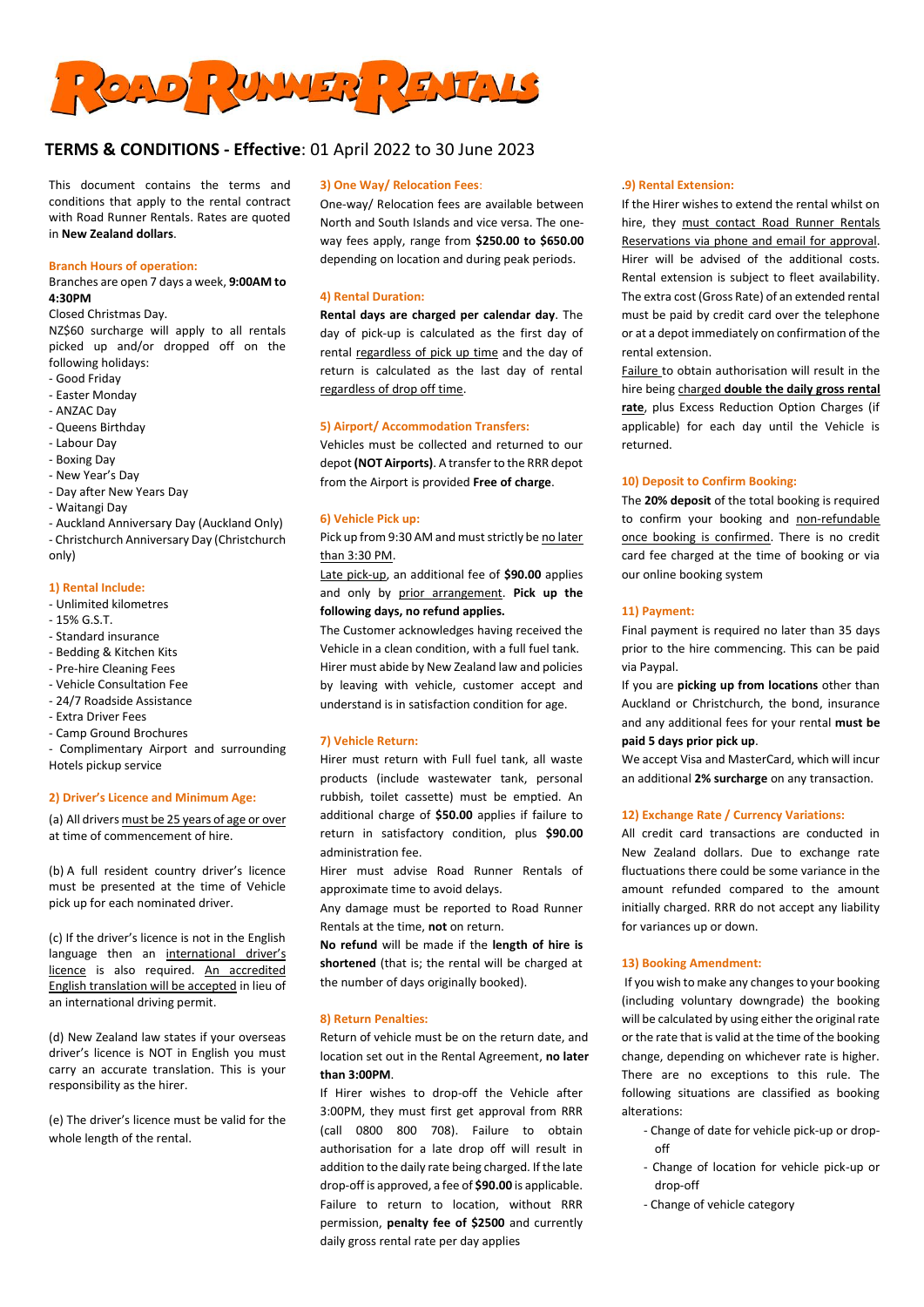### **14) Change of Drop-Off Destination**:

If the hirer wishes to change the drop off destination after the rental has commenced, they first must obtain authorisation from Road Runner Rentals Reservations. Subject to the change being approved, a relocation fee may apply if the collection or return location is different.

### **15) Cancellation fees**

Every cancellation of confirmed RRR booking will incur **\$90.00 administration fee**.

If cancelled within 24 hours of booking, 100% refund.

If cancelled 30+ days prior to pick up: 20% deposit is non-refundable.

If cancelled 11-30 days prior to pick up: 50% of Total Rental

If cancelled within 10 days prior to pick up or on the day of pick up or no show: 100% of Total Rental.

RRR strongly recommends personal travel insurance for cover in the event of unforeseen circumstances that could affect your travel plans

#### **16) Frustrated contract**

In the event the contract becomes frustrated when, without fault by either party the contract is impossible to perform, a credit will be offered for future travel valid for a period of 24 months from original travel dates.

If the hire is unable to commence due to Government imposed restrictions, with not less than 48 hours prior to pickup, 100% refund less \$90 admin fee will be offered.

# **17) Security Bond (apply for Sprinter 2 Berth, 4 Berth Explorer and 6 Berth Motorhome)**

A Security Bond of **\$1000** (+2% credit card surcharge) will be collected at the time of entering into the Rental Contract and payable only by Mastercard or Visa credit card. Debit card is not accepted for the security bond.

The Security **Bond** (and the credit card surcharge) **is refundable** when the vehicle is returned to the correct location on time, is full of fuel and all other terms of the Rental Contract have been complied with.

### **18) Mechanical Breakdowns:**

Any mechanical problems associated with the Vehicle must be reported to Road Runner Rentals as soon as possible in order to give RRR the opportunity and suitable time to rectify the problem during the rental period. Equipment failure must also be reported to RRR.

If RRR is not contacted or Hirer does not allow RRR the opportunity to rectify the problem during the rental period, Hirer agrees that the problem is of such a minor nature, and Hirer also agrees that No claims will be accepted after this period rental period. RRR is not responsible for any claims made by hirer after the return of the Vehicle, as your rental agreement has expired.

Hirer will be charged a fee equal to the cost of the **AA Roadside Assistance** where it is established that roadside assistance could have been avoided in cases such as keys being locked in the Vehicle, flat batteries caused by lights having been left on and other such similar occurrences. Approximately \$140.00

#### **19) Refund policy:**

Although we run late model vehicles, it may happen that small repairs are required. All vehicles are enrolled in the New Zealand Automobile Association and 24hr emergency roadside assistance is available.

Any repair/ breakdown is must notify RRR and obtain RRR's consent before the repairs are carried out.

If the Vehicle cannot be driven as a result of a breakdown, RRR will only reimburse hirer for the time that the Vehicle was not available to be driven. RRR are unable to supply vehicle booked.

Any cost incurred in hirer travelling to an RRR depot is Hirer's responsibility.

The failure of accessories such as airconditioners, microwaves, stove and grill, water pump, camping kit items, shower and toilet, refrigerators and radios does not constitute a breakdown and no amount is payable by RRR to Hirer.

RRR is not responsible for any accommodation charges, meals, change of itinerary or out of pocket expenses resulting from a breakdown of the Vehicle or as a result of any accident.

RRR is not responsible for any insect infestation such as but not limited to ants, flies, cockroaches, fleas, bedbugs and mosquitoes.

Any dispute with the vehicle, the customer has a maximum of 5 days to lodge the claim after their hire contract expires. RRR Resolution form will be required to filled in. Any complaint, or claim made after this indemnity period, no further action or response will be entered into by RRR.

A dispute must be in line with New Zealand law.

RRR lawyers details will be supplied on request and approval.

**Note: It can often be difficult to carry out repairs during weekends and holiday periods and/or in remote areas due to limited opening times and/or spare parts**

#### **20) Vehicle availability**

Vehicles cannot be requested by make or model, only by vehicle category.

RRR will endeavour to supply the vehicle category selected, however should the Vehicle booked be unavailable through unforeseen circumstances, RRR reserve the right to substitute an alternative Vehicle without prior notification and at no extra cost. The alternative vehicle shall be as close a substitute for the booked Vehicle as possible.

In the event of no alternative vehicle being available to the hirer, our liability is to a refund of the deposit.

Should the Customer decide to voluntarily downgrade their vehicle category from that booked, they will not be entitled to a refund.

### **21) Road User Charge Fee (RUCs):**

The Road User Charge Fee will be **applied for diesel vehicle only**, calculated and deduct from the bond on return of the vehicle based on the kilometres travelled during the hire. The fee will be **\$7.40 per 100km (as at 01 July 2019)**. We reserve the right to amend the Road User Charge Fee upon Government intervention.

### **22) Infringements and Administration Fees**:

Road Runner Rentals reserves the right to charge the hirer for any speeding, toll way or parking, camping fines of the vehicle. In addition to these costs, Road Runner Rentals reserves the right to charge for associated administration costs for processing the fines (irrespective of liability). An administration fee of **\$90.00** per fine will be applicable.

### **23) Multiple Rentals:**

Consecutive Motorhome/Campervan rentals can be combined to qualify for a long-term discount rate

If drop off of a vehicle and pick up of a new vehicle occurs on the same day then a day each will be charged

Multiple rentals are treated as separate rentals under the one-way fee and minimum rental period conditions per respective vehicle.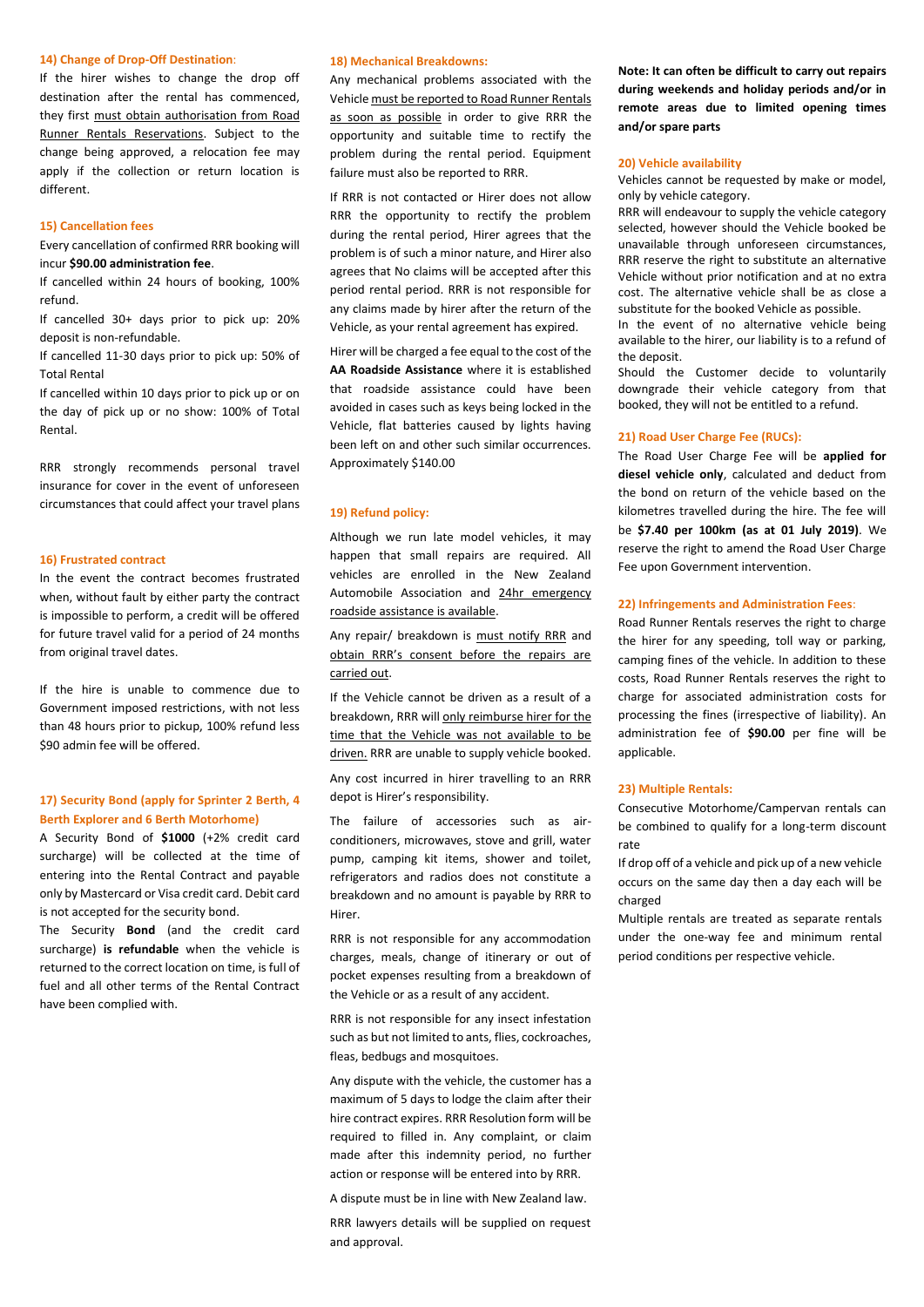### **24) Hirer's obligations:**

### You **MUST NOT**

Smoking or allowing animals in the vehicles at any time. A soiling fee of **\$300** will be charged if you breach this obligation. You must not drive under the influence of alcohol or drugs or use the Vehicle for any illegal purposes.

# You **MUST**:

(a) Keep the Vehicle locked and the keys under your personal control at all times and produce such keys if the Vehicle has been stolen;

(b) Ensure that all responsible care is taken in handling and parking the vehicle and that it is left securely locked when not in use.

(c) Be aware and in compliance with all New Zealand Land Transport rules and regulations. This is your responsibility.

(d) If Travelling with Children: The Child Restraint Law stipulates that children under 7 must be properly restrained in an approved child restraint. It is the hirer's responsibility to ensure their child restraint or a hired child restraint is installed correctly. It is strongly recommended by Land Transport New Zealand that children should be seated in the rear of a vehicle.

(e) Maintain engine oils and coolant levels if the Vehicle's warning lights indicate that this is required plus maintain the tyres at the recommended pressure. Weekly checks are required.

(f) We recommend you have travel insurance to cover any unforeseen events that may cause the shortening of your rental.

(g) All accidents, damages, maintenance and repairs must be reported immediately to us. If not reported within 24 hours an additional \$75 fee will be charged.

(h) Credit card details are required on every Rental Agreement to cover any additional fees, infringements or exclusions.

You agree that this agreement is void and you are fully responsible for all costs if you breach any of the conditions of this agreement irrespective if you have the All Inclusive, Partial Excess Reduction or Standard Bond.

### **25) Personal Injuries:**

New Zealand legislation provides limited coverage for personal injury. RRR does not accept any liability for personal injuries sustained during the rental, nor for any loss or damage to any personal belongings or property of the Customer (or any person or entity related to the Customer). RRR strongly recommends the Customer takes out personal travel insurance to cover any injury or loss.

## **26) Road restrictions:**

RRR Vehicles can only be driven on sealed/bitumen or well-maintained roads. The only exception to this is reasonable use of access roads to recognised campgrounds and major tourist attractions.

Vehicles are not permitted on: Skippers Road (Queenstown), Ball Hut Road (Mt. Cook), Ninety Mile Beach (Northland), North of Colville Township (Coromandel Peninsula), any salt water beach and all ski field access roads (from 01 June to 31 October). The Customer is responsible for all damage if travelling on these roads, liable for ALL associated costs of any repairs, towing and all damages if you do regardless of which Excess Reduction Option you have.

### **27) Procedures in case of accident**

If the Customer is involved in a motor vehicle accident whilst on hire, the following procedures should be followed:

**(a) At the Accident Scene the Customer must:**  1. Obtain the names and addresses of third parties and any witnesses and photographs of vehicles involved

2. Report the accident to police, regardless of estimated damage costs.

3. Not accept blame or insist the other party is at fault.

4. Phone RRR (call 0800 800 708) with the accident's details within 24 hours. An insurance claim form will be emailed to the hirer to complete and return to RRR.

### **(b) At the Branch**

1. The Customer must produce their driver's licence and hand over the police report (if applicable) and any supporting photographs.

2. The Customer is required to pay the cost of any Damage to the Vehicle (if applicable, in accordance with clause 21) and any other amount due by them in respect of any damage arising from an accident, loss or damage. This amount is payable at the time of reporting 'the event' and not at completion of the Rental Period.

3. The Customer will pay RRR the daily rental rate for the period the vehicle is off fleet for accident repairs.

4. The RRR Customer Service Representative will ensure the Motor Vehicle Accident Report is completed clearly and accurately, and signed by the Customer.

# **28) Time Frame for Settlement of Claims and Bonds**

RRR will use best endeavours to ensure that any money due back to the client is forwarded as quickly as possible, however Third-Party claims can take months or even years to resolve. The customer acknowledges that handling of these claims is up to RRR Insurer and the Third Party, whether they are insured or not. There is nothing RRR can do to speed up this process.

The Customer agrees to provide all reasonable assistance to RRR in handling any claim including providing all relevant information and attending Court to give evidence if required.

# **29) Vehicle damage – Liability and Excess Reduction Option**

The Customer understands that:

(a) the Vehicle is insured for third party vehicle and property damage;

(b) the Customer's liability for Damage may be reduced by taking out an Excess Reduction Option.

The Customer will be responsible for the total cost of any Damage, and the Excess Reduction Option (if taken) will be void, if:

(a) the Hirer breaches any of the terms of this Agreement, and that breach is the cause of or contributes to the relevant Damage; or

(b) the Damage is covered by any of the exclusions set out in clause 31.

At the commencement of the Rental Period, the **Hirer has the option to take out the Liability Reduction Option**, which incurs an additional charge per day. If the Zero Liability Reduction Option is taken, the Hirer will not be responsible for the cost of any Damage. This cover includes unlimited tyre and windscreen cover for accidental Damage. However, the Liability Reduction Option does not provide cover for the costs of any Damage attributable to a single Vehicle rollover.

Where the Hirer is at fault, the Hirer is responsible for the cost of the damage up to their chosen excess at the time the accident report is completed, not at the completion of the Rental Period.

### If the **Hirer chooses to take the Standard**

**Excess** then, Excess applies per accident / claim, not per rental and is **charged at time of pickup** to a credit card, debit card is not accepted.

If it is not clear at the time the accident report is completed whether the Hirer was at fault, the Maximum excess will be deducted from Hirer's credit card at that time and will:

(a) be held by RRR and only refunded to the Customer upon a determination by the relevant insurance company that the Hirer was not at fault in relation to the Damage;

(b) be deducted by RRR in the amount equal to the cost of the Damage caused by the Customer upon a determination by RRR's insurance company that the Customer was at fault in relation to the Damage.

Damage includes any and all damage to third party property, and any and all damage to the rented Vehicle including windscreens, tyres, towing and recovery costs, theft, fire, break in or vandalism. The costs of any damage will include the cost of repairing the damage, and the cost of the daily rental rate for the period the vehicle is being repaired. In addition to the costs associated with the damage, **a processing fee of \$90.00** and associated damage assessment fees will be applicable per claim.

**RRR STRONGLY RECOMMEND THAT OUR CUSTOMERS TAKE EXCESS REDUCTION OPTION FOR TRAVEL WITH COMPLETE PEACE OF MIND.**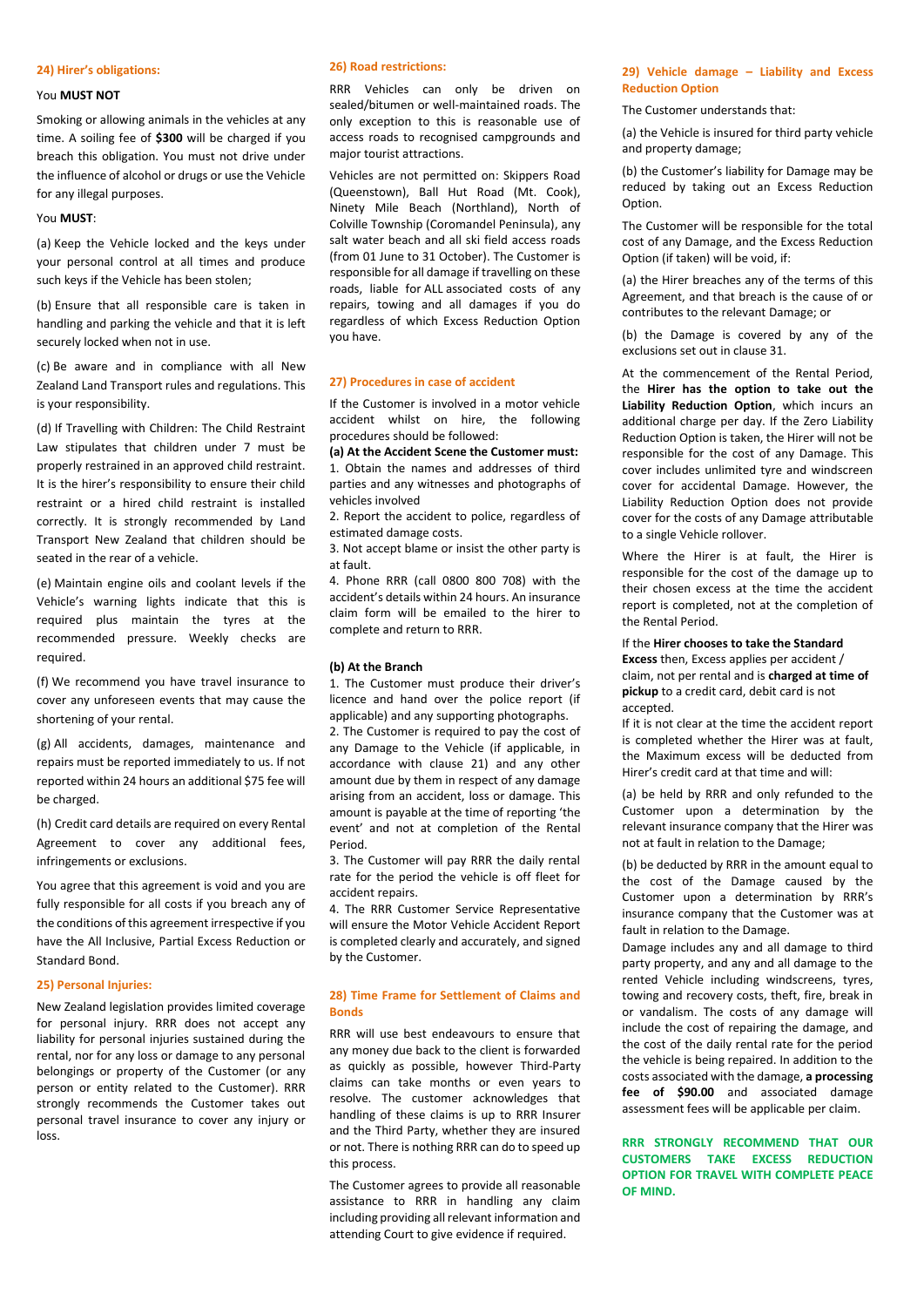#### **30) Property Damage:**

The Vehicle is insured for damage to it or damage to the property of a third party. However, the hirer is responsible up to the amount of the applicable Liability for the cost of such damage to third party property, or to the rented Vehicle. The Liability applies in respect of each claim, not per rental. In addition to the Liability an administration fee of **\$90** will be charged per claim. The Liability is applicable regardless of who is at fault and must be paid at the time the accident is reported to Road Runner Rentals, not at the completion of the rental Period. Road Runner Rentals reserves the right to charge the renter for any vehicle damage including Third Party property damage not reported on return of the vehicle.

### **31) Exclusions:**

The Hirer acknowledges that the Excess Reduction Option will not apply, and that they are responsible for all costs arising out of, or incurred in connection with:

(a) any Damage caused by wilful misconduct (e.g. sitting or standing on the bonnet or roof of the Vehicle), or driving under the influence of alcohol or drugs, or negligence;

(b) any loss or damage to any personal belongings or property of the Customer (or any person or entity related to the Customer);

(c) any Damage where the Customer is charged by local authorities for being careless, showing gross negligence or wilfulness in failing to abide by the local road rules;

(d) retrieving or recovering a Vehicle which may include, but is not limited to, a Vehicle that has become bogged, submerged, caught, trapped, stuck or restricted in any way and/or has been abandoned, in each case in circumstances within the control of the Customer;

(e) replacing keys which have been lost or stolen, or retrieving keys which have been locked in the Vehicle;

(f) any overhead or underbody damage to the Vehicle however caused, except where the Excess Reduction Option is taken;

(h) Damage of vehicle parts & accessories, such as: awnings, sunroof. The replacement will be charged to Hirer

(i) Damage caused by drivers not identified on the rental agreement and/or drivers that have a licence that has been cancelled or suspended and/or drivers who have a licence that is classified as a learner or probationary licence;

(j) any Damage caused to the Vehicle due to the use of snow chains; and

(k) any Damage associated with the incorrect use of fuel (fuel being diesel or petrol), which includes Bio- Diesel which should not be used, or water or other contamination of fuel.

### **32) Use of the vehicle**

The Hirer agrees that, during the Rental Period, the Hirer will not allow the Vehicle to be:

(a) driven otherwise than in a prudent and cautious manner. A single Vehicle rollover is considered a breach of this condition. A single Vehicle rollover may include, but is not limited to, a Vehicle that has rolled, tipped or fallen over and this has caused damage to the side and/or roof area of the Vehicle in circumstances within the control of the Hirer.

(b) driven by a person under the influence of alcohol or drugs or with a blood alcohol level in excess of that permitted by law;

(c) left with the ignition key in the Vehicle while it is unoccupied;

(d) submerged in water, brought into contact with salt water, used in a creek or river crossing, driven on a beach or through flooded areas;

(e) used for any illegal purpose or in any race, rally or contest;

(f) used to tow any vehicle or trailer;

(g) used to carry passengers or property for hire or reward;

(h) used to carry more persons than is permitted by any relevant authority or detailed in the Vehicle manual or on the Vehicle or specified in this Agreement;

(i) used to carry volatile liquids, gases, explosives or other corrosive or inflammable material; and

(j) used for the purpose of transporting and haulage of goods other than what might be reasonably expected of a leisure rental.

# **33) Privacy**

RRR will collect personal information as part of its rental process. Any information collected by RRR will be handled in accordance with the RRR Privacy Policy which you can view on our website.

The Customer agrees that RRR may collect, use and disclose the Customer's personal information including but not limited to the location, usage and servicing of your Vehicle, your speed, fuel consumption, distances travelled and current and previous locations visited (through global positioning system vehicle tracking and diagnostics (telematics) and other electronic tools) in accordance with the RRR Privacy Policy. The Customer further acknowledges that RRR is entitled to retain Customer Credit Card details pursuant to clause 22 of this Agreement and in accordance with the RRR Privacy Policy. The RRR Privacy Policy contains information about how to access and correct your personal information, how to make a privacy complaint, how RRR will handle a Customer complaint, how to opt out of direct marketing and whether a Customer's personal information may be disclosed to third parties located overseas. Customer Credit Card details will not be disclosed to third parties.

### **34) Payment of charges - joint and several liabilities**

All charges and expenses payable by the Customer under this Agreement are due on demand by RRR including any collection costs and reasonable legal fees incurred by RRR.

When the Customer comprises more than one person, each person is liable jointly and severally for all obligations of the Customer pursuant to this Agreement.

### **35) Ownership of the vehicle**

We retain title to the Vehicle and you agree that you will not sell, lend or sublease the Vehicle.

#### **36) Proper Law**

This Agreement is governed by the laws of New Zealand.

#### **37) Entire agreement**

This Agreement constitutes the entire agreement of the parties and there are no other oral undertakings, oral representations, warranties or agreements between the parties relating to the subject matter of this Agreement that have been relied on by the Customer and RRR will have no liability to the Customer under sections 9, 12A, 13 or 14(1) of the Fair Trading Act 1986 if the Customer acquires the Vehicle rental in trade.

#### **38) Credit Card Authority**

RRR shall be entitled to retain the details of the credit card provided by the Customer in connection with a booking **("Credit Card")** in accordance with the RRR Privacy Policy and to take any action to recover from the Credit Card the amounts due by the Customer pursuant to this Agreement.

The Customer expressly and irrevocably authorises RRR to charge to the Credit Card all amounts payable under this Agreement. By way of summary these charges include, but are not limited to, any costs or fines arising under (Delivery and return of the Vehicle), (Late drop-offs), (Rental extension), (Use of the vehicle), (On-road assistance), (Freedom camping and toll and traffic offences) and (Terminating the agreement and repossessing the vehicle). RRR will provide the Customer with an itemised bill of the monies to be deducted by RRR from the Credit Card prior to making such deductions.

The Customer agrees that in the event of a dispute arising as to whether a fee has been appropriately charged to the Credit Card, the Customer will not seek to have the charge on the Credit Card reversed, but will rather contact RRR directly to discuss whether the charge has been applied in error.

If the Customer has a complaint in relation to any monies charged by RRR to the Credit Card, the Customer is invited to contact RRR by calling 0800 800 708 or by sending an email to info@roadrunnerrentals.co.nz. RRR takes customer complaints seriously and is committed to dealing with all complaints in a fair, objective, unbiased and timely manner.

### **39) Customer warranties**

The Customer warrants that all information supplied by them to RRR in connection with this Agreement is true and accurate and the Customer will immediately notify RRR of any change to the information.